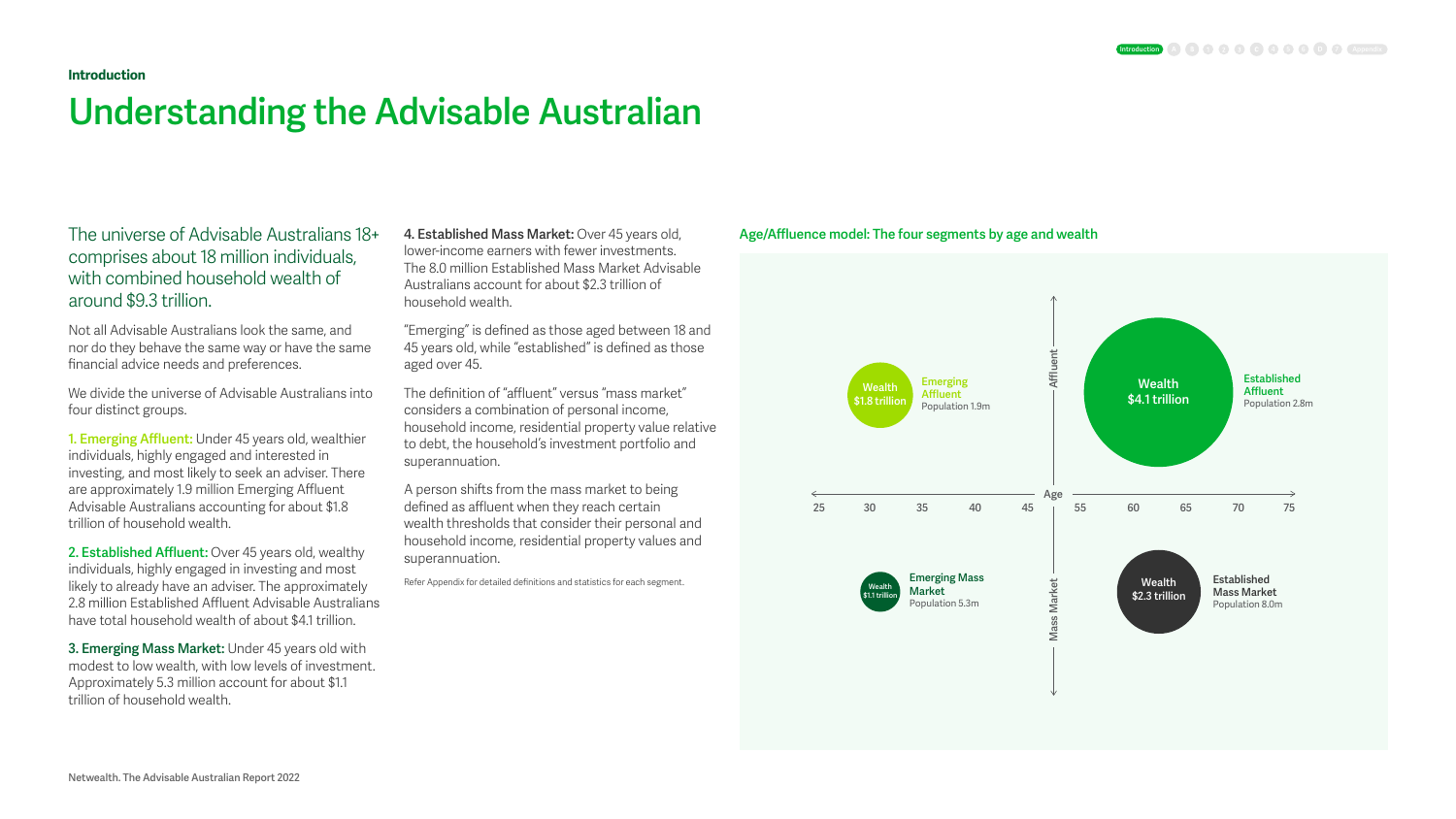# **Established Affluent**

# **Profile**





 $\bigoplus$ 

\$1,419,333 Average investment portfolio

**Online habits**

 $\overline{\phantom{a}}$ 

**Understand it**  Wait for others to try walt for others to try<br>new technologies first 56%



18% Mostly on mobile

Plans things in advance

> 48% Mostly on<br>
> & tablet desktop, laptop & tablet

**69%**  Faces challenges on their own



**Very tech savvy**  The first to try new technologies



**Overwhelmed by it** Wait for most to try new technologies first

# **Avoid it**

Do not try new technology until they have to

22%

34%

Same on mobile and desktop, laptop & tablet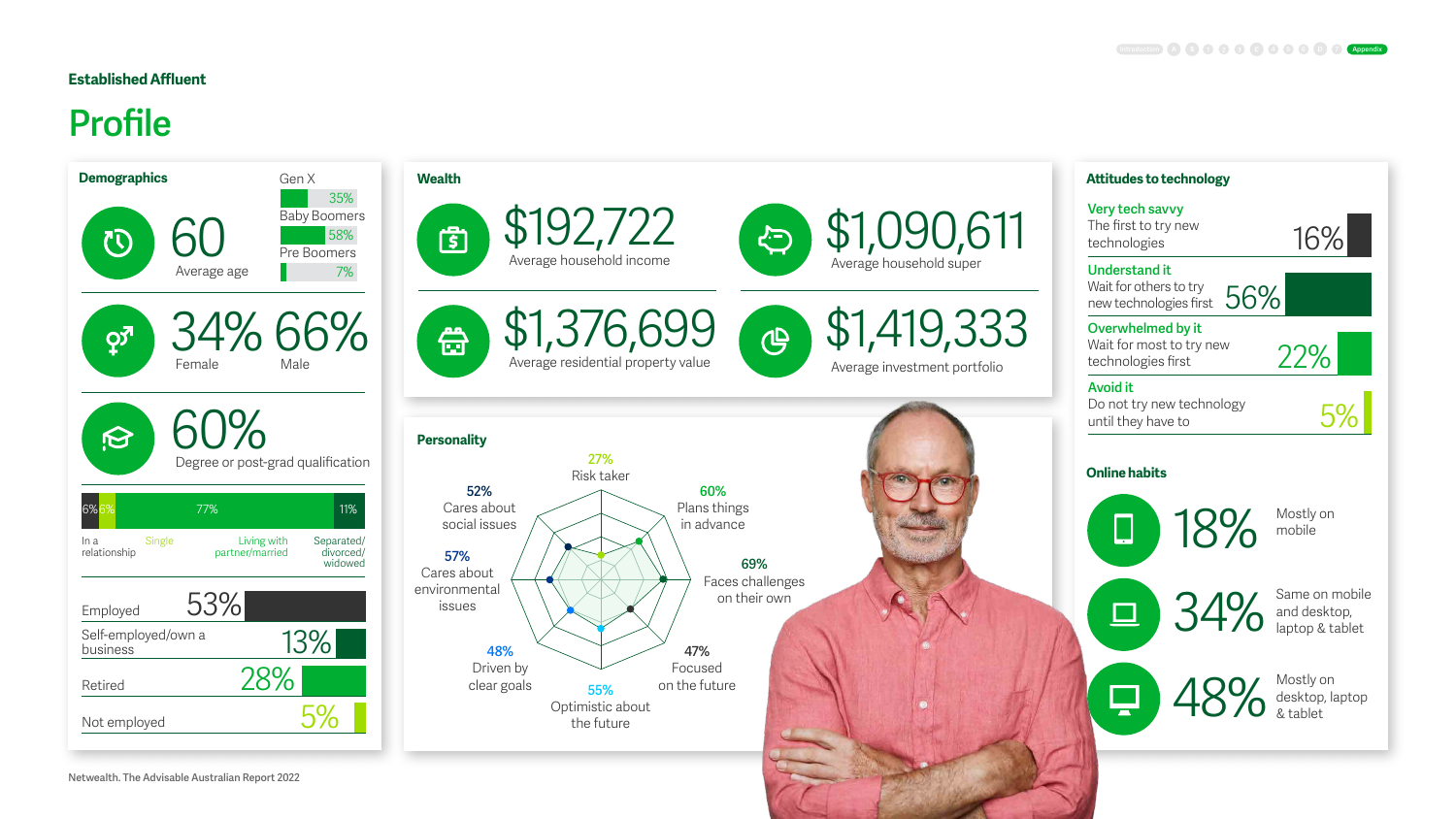# **Established Mass**

# **Profile**





 $\bigoplus$ 

\$157,604 Average investment portfolio

## **Online habits**

 $\Box$ 

17% Mostly on



**51%**  Plans things in advance

> 57% Mostly on<br>& tablet desktop, laptop & tablet

**30%** 



**57%**  Faces challenges on their own



**Very tech savvy**  The first to try new technologies

**Understand it**  Wait for others to try new technologies first

**Overwhelmed by it** Wait for most to try new technologies first

### **Avoid it**

Do not try new technology until they have to

42%

35%

18%

mobile

26%

Same on mobile and desktop, laptop & tablet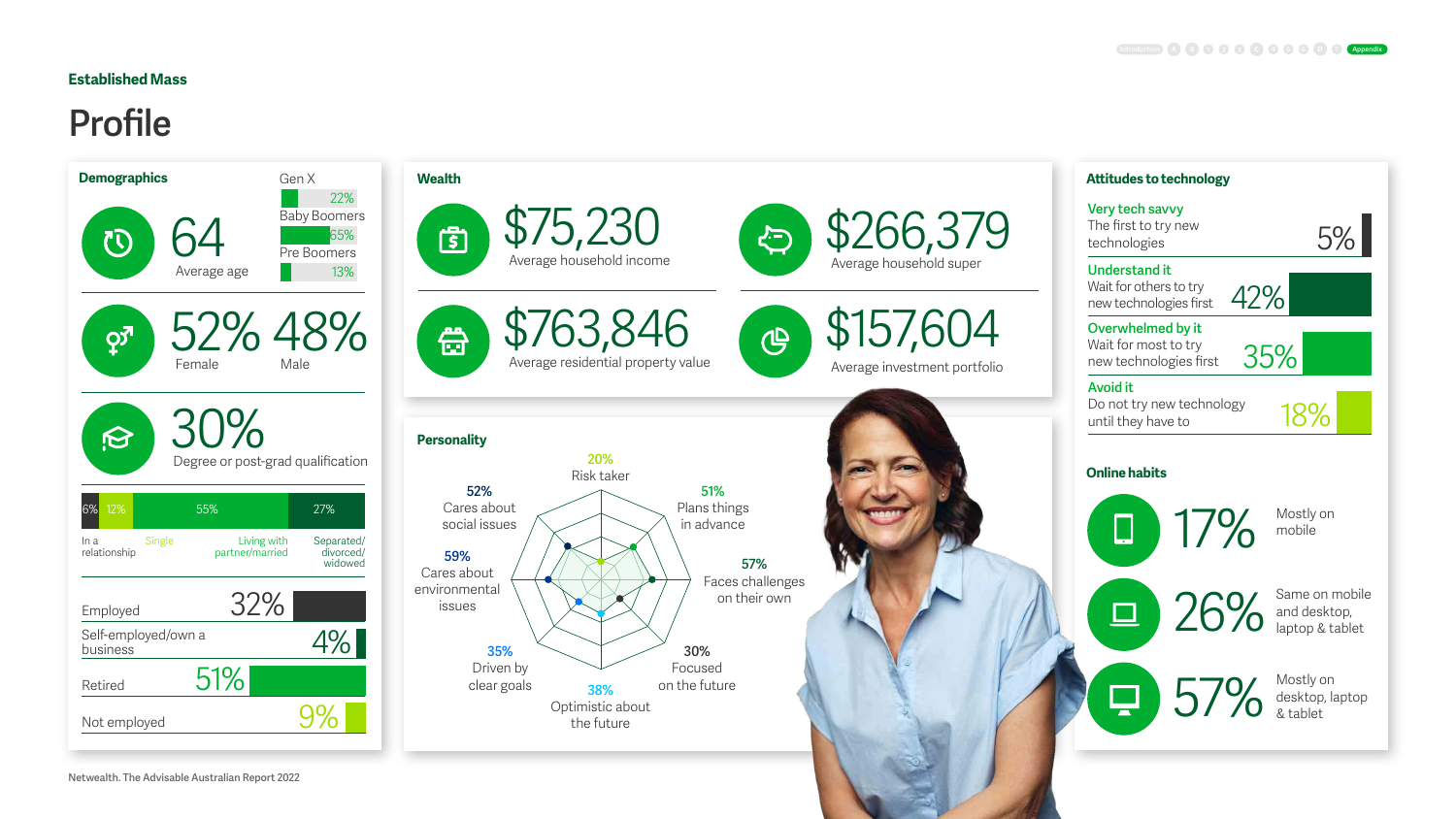# **Emerging Affluent**

# **Profile**







\$716,352 Average investment portfolio

**Online habits**



무



**46%**  Plans things in advance

 $40\%$  Mostly on mobile

14% Mostly on<br>
& tablet desktop, laptop & tablet

**45%**  Faces challenges on their own

Wait for others to try new technologies first

**Overwhelmed by it** Wait for most to try new technologies first

## **Avoid it**

Do not try new technology until they have to

4%



| <b>Very tech savvy</b><br>The first to try new<br>technologies | 45% |
|----------------------------------------------------------------|-----|
| Understand it                                                  |     |
| Wait for others to try                                         |     |
| new technologies first                                         | 50% |

47%

Same on mobile and desktop, laptop & tablet